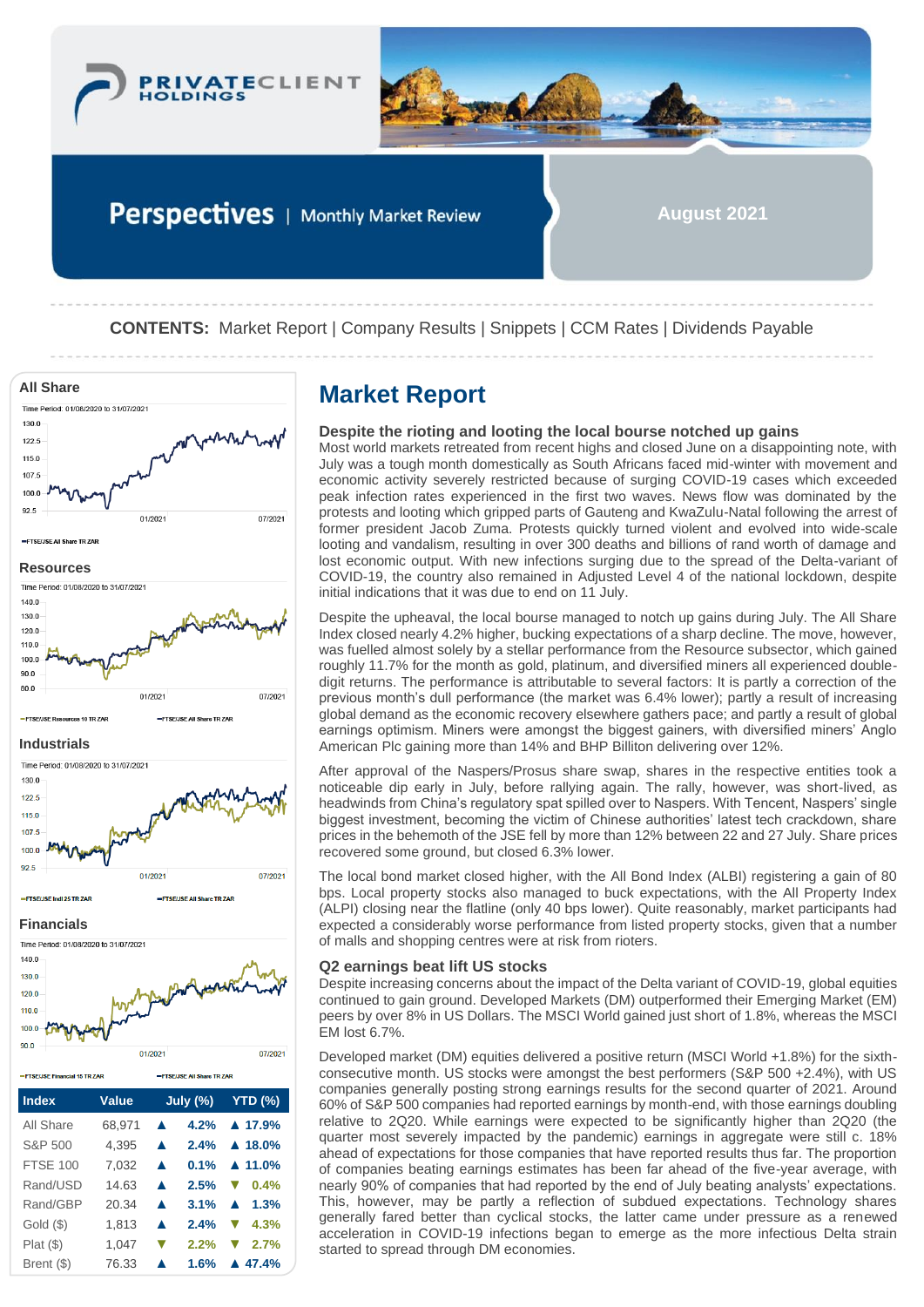US inflation surprised to the upside for the fourth consecutive month, with the headline consumer price index (CPI) hitting 5.4% year-onyear in June. The Federal Reserve Bank (the Fed) at its July meeting acknowledged that there were upside risks to inflation, but retained the view that this would be transitory. Nonetheless, the Fed is sending clear signals that a tapering of asset purchases is moving closer, and is likely to take place late in 2021 or early in 2022, as the economy reaches full employment again.

# **Company Results**

| Northam Platinum Ltd. - Interim results for the six months end 31 December 2020 |         |       |                                       |                            |         |  |
|---------------------------------------------------------------------------------|---------|-------|---------------------------------------|----------------------------|---------|--|
| Earnings per share                                                              | R9.21   |       | Time Period: 01/08/2020 to 31/07/2021 |                            |         |  |
| <b>Historical PE</b>                                                            | 23.5    | 225.0 |                                       |                            |         |  |
| <b>EPS</b> growth                                                               | 145%    | 200.0 |                                       |                            |         |  |
| <b>Turnover growth</b>                                                          | 52.7%   | 175.0 |                                       |                            |         |  |
| <b>ROE</b>                                                                      | 30.7%   | 150.0 |                                       |                            |         |  |
| Debt/Equity                                                                     | 102.4%  | 125.0 |                                       |                            |         |  |
|                                                                                 | R33.54  | 100.0 |                                       |                            |         |  |
| NAV per share                                                                   |         | 75.0  | 01/2021                               |                            | 07/2021 |  |
| Dividend yield                                                                  | 0%      |       |                                       |                            |         |  |
| Share price                                                                     | R209.53 |       | -Northam Platinum Ltd                 | =FTSE/JSE All Share TR ZAR |         |  |

#### **Nature of Business**

Northam Platinum Ltd. operates as a supplier of platinum group metals namely platinum, palladium and rhodium. It operates through two segments: Zondereinde Mine and Booysendal Mine. The company was founded on October 7, 1977 and is headquartered in Midrand, South Africa.

#### **Latest Results**

The group's equivalent refined metal from operations grew by 15.0% to 352 741 oz 4E (H1 F2020: 306 738 oz 4E). This is despite the ongoing phased restart of operations, particularly impacting the conventional Zondereinde mine, where 90% of mining crews had been returned to work by the end of December 2020. The group generated R1.9 billion in free cash flow during the six months under review. Production growth across the group and favourable rand denominated PGM prices are expected to positively impact the free cash flow generation in the short to medium term. However, the group's future cash generation potential is vulnerable to exchange rate volatility, metal price fluctuations and production performance.

Despite the adverse COVID-19 related impact on sales volumes, sales revenue increased by 51.9% from R7.8 billion in H1 F2020 to R11.9 billion for the period under review. This increase is attributable to a 49.7% increase in the average 4E basket price to USD2 160/oz (H1 F2020: USD1 443/oz), a 9.0% weaker ZAR/USD exchange rate realised and a 4.4% decrease in total 4E ounces sold. The average US dollar sales prices achieved during the period under review improved for all precious metals. Palladium and rhodium both performed well, increasing by 39.4% and 171.8% respectively, with rhodium continuing its upward trend subsequent to the period end. Platinum however, making up roughly 60% of the volume of the group's precious metals 4E basket, continues to be the laggard.

#### **Dividend**

On 2 November 2020, Northam shareholders were advised that Northam and Zambezi have entered into discussions regarding a potential transaction to accelerate the maturity of the empowerment transaction concluded between Northam and Zambezi in May 2015, whilst maintaining Northam's BEE ownership. The board is of the view that at this time, the most efficient way to return value to shareholders is to purchase the Zambezi preference shares. During the period under review, Northam returned value to shareholders by acquiring 74 974 739 Zambezi preference shares for R6.9 billion, and continues to purchase Zambezi preference shares in the open market. Subsequent to the reporting period, Northam acquired a further 11 402 503 Zambezi preference shares in the open market, increasing Northam's shareholding to 87.5%.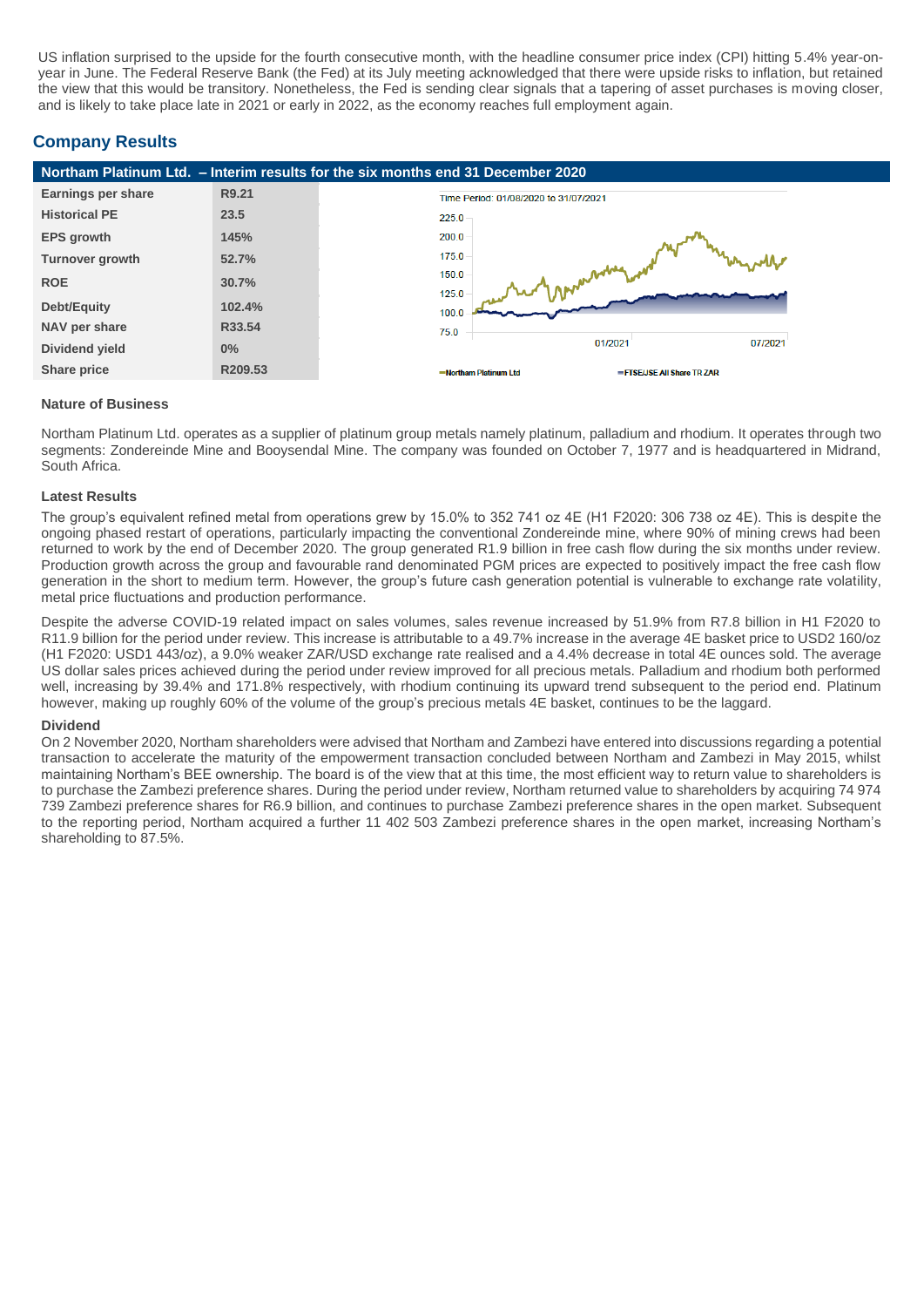

#### **Nature of Business**

Tencent Holdings Ltd. is an investment holding company. It operates through the following segments: Value-Added Services, FinTech and Business Services, Online Advertising, and Others. The Value-added Services segment involves online and mobile games, community value-added services, and applications across various Internet and mobile platforms. The FinTech and Business Services segment provides fintech and cloud services, which include commissions from payment, wealth management and other services. The Online Advertising segment represents display based and performance based advertisements. The Other segment consists of trademark licensing, software development services, software sales, and other services. The company was founded by Yi Dan Chen, Hua Teng Ma, Chen Ye Xu, Li Qing Zeng, and Zhi Dong Zhang on November 11, 1998 and is headquartered in Shenzhen, China.

#### **Latest Results**

Revenues from VAS increased by 11% to RMB72.0 billion for the second quarter of 2021 on a year-on-year basis. Games revenues increased by 12% to RMB43.0 billion, primarily driven by the increase in revenues from games such as Honour of Kings, PUBG Mobile, Valorant, Clash of Clans and Moonlight Blade Mobile, partly offset by the decrease in revenues from Peacekeeper Elite. Mobile games VAS revenues (including mobile games revenues attributable to our social networks business) increased by 13% to RMB40.8 billion, while PC client games revenues grew by 1% to RMB11.0 billion for the second quarter of 2021. Social networks revenues grew by 9% to RMB29.0 billion, mainly due to revenue growth from digital content services, as well as in-game virtual item sales.

Revenues from FinTech and Business Services increased by 40% to RMB41.9 billion for the second quarter of 2021 on a year-on-year basis. FinTech Services revenue growth primarily reflected increasing digital payment transactions. Business Services revenues increased rapidly year-on-year, due to digitalisation of public services and traditional industries, as well as consolidation of Bitauto's Business Services revenue.

#### **Dividend**

Tencent pays a very small dividend yield of 0.4% per year. The majority of the company's earnings is reinvested into the business for future growth and development of its technology offerings. This is similar to most big tech companies and the sector as a whole. Investors are rewarded through capital gains rather than dividend pay-outs.

# **Snippets**

### **TOP WEALTH MANAGER IN SA 2021**

Private Client Holdings has been awarded Top Wealth Manager of the Year for the boutique firm category by Intellidex Top Private Banks & Wealth Managers 2021 published by Financial Mail Investors Monthly.

Blue Chip spoke to Grant Alexander, founder of Private Client Holdings.

# **Corporate Cash Manager Rates**

| <b>FUND</b>                      | <b>BALANCE</b>           | <b>RATE</b> |
|----------------------------------|--------------------------|-------------|
| CALL ACCOUNT                     | $0.00 - 9.999.99$        | 3.15        |
|                                  | $10000 - 2499.99$        | 3.15        |
|                                  | $25000 - 4999.99$        | 3.15        |
|                                  | $50000 - 9999.99$        | 3.15        |
|                                  | 100 000 - 249 999.99     | 3.15        |
| CALL MONEY FUND: Individuals     | $250000 - 999999.99$     | 4.11        |
|                                  |                          | 4.11        |
|                                  | 10 000 000 upwards       | 4.11        |
| CALL MONEY FUND: Non-Individuals | $250000 - 999999.99$     | 3.91        |
|                                  | 1 000 000 - 9 999 999.99 | 3.91        |
|                                  | 10 000 000 upwards       | 3.91        |